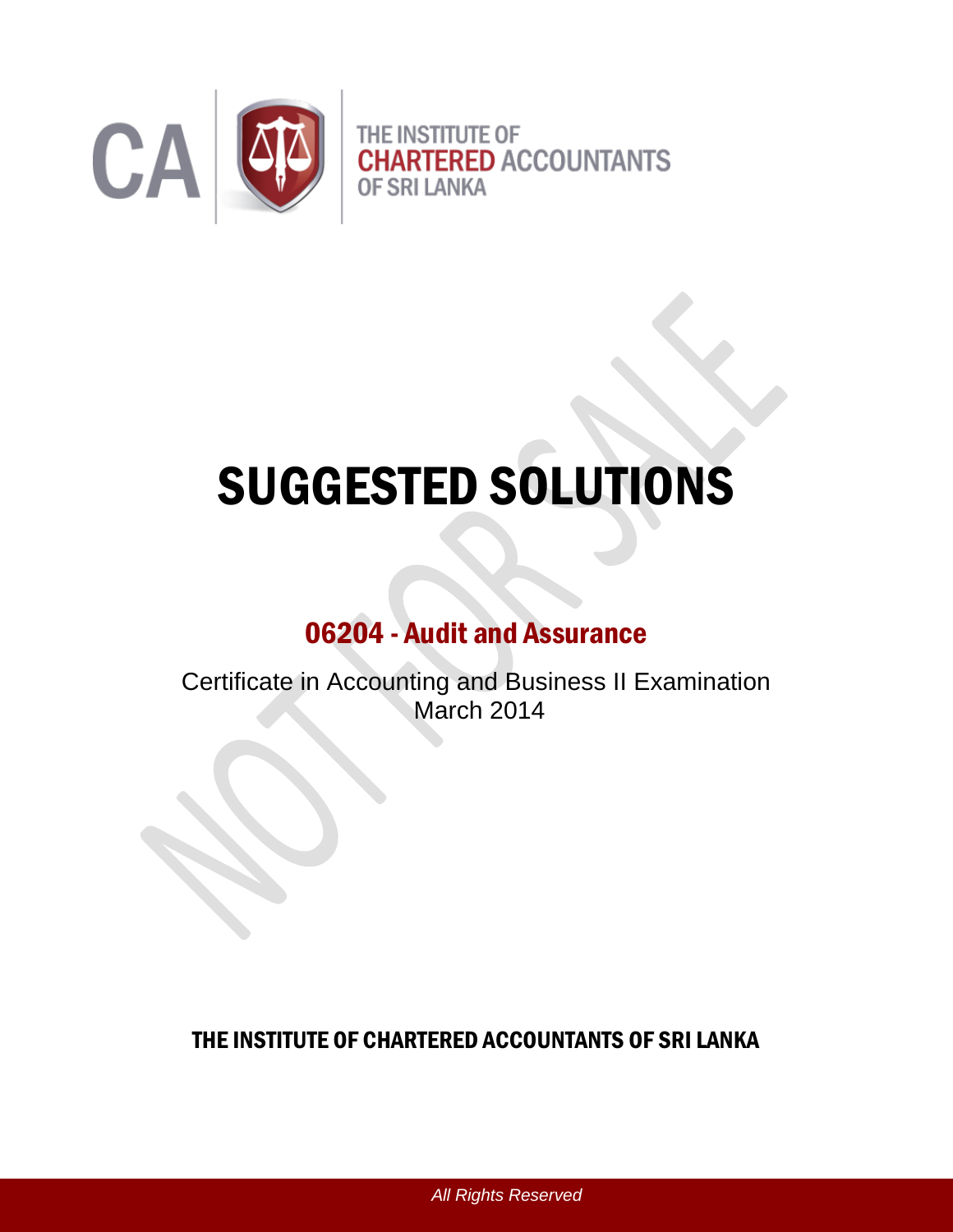(a)

- (i) Objectivity
- (ii) Independence
- (iii) Professional judgment
- (b) (i) Requirement of any legislation or regulation under which the engagement is conducted
	- (ii) The terms and conditions of the engagement
	- (iii) Ethical and professional standards
	- (iv) Quality control standards
	- (v) Internal regulations and internal control procedures
- (c) By issuing an engagement letter that precisely states the terms and conditions of the engagement and responsibilities of each party, including the objective of the engagement, responsibilities of each party involved in the engagement and the scope of the engagement with reference to relevant criteria By expanding the conclusion clearly indicating in the audit report the scope of the engagement, objectives of the engagement, audit methodology and the sample, and responsibilities of the practitioner and the responsible party (management).
- (d) In a report of a limited assurance engagement a negative form of expression of conclusion is given whereas in a report of a reasonable assurance engagement a positive form of expression of conclusion is given.
- (e) i. Read the financial statements of Sumihiri PLC for the year ended 31 December 2012 and the auditor's report thereon for information relating to opening balances
	- ii. Determine whether the prior period's closing balances have been correctly brought forward as current year's opening balances
	- iii. Determine whether the opening balances reflect the application of appropriate accounting policies
	- iv. Follow appropriate ethical requirements to communicate with prior year auditors and if possible review prior year working papers to obtain evidence regarding opening balances
	- v. Evaluate whether audit procedures performed in the current year provide evidence relevant to the opening balances
	- vi. Performing specific audit procedures to obtain evidence relating to the opening balances
- (f) i. Purchases not matched with demand for products
	- ii. Quality checks are carried out by the Factory Manager, thereby he is the only individual with authority to accept or reject a supply
	- iii. No segregation of duties between receiving goods and recording of the same in purchase register. Therefore, there is a possibility of the Manager entering fictitious entries for his personal gain
	- iv. Cheques are issued based on entries in the purchase register rather than on invoices provided by the supplier
	- v. Person who receives goods is also the authorized signatory for payments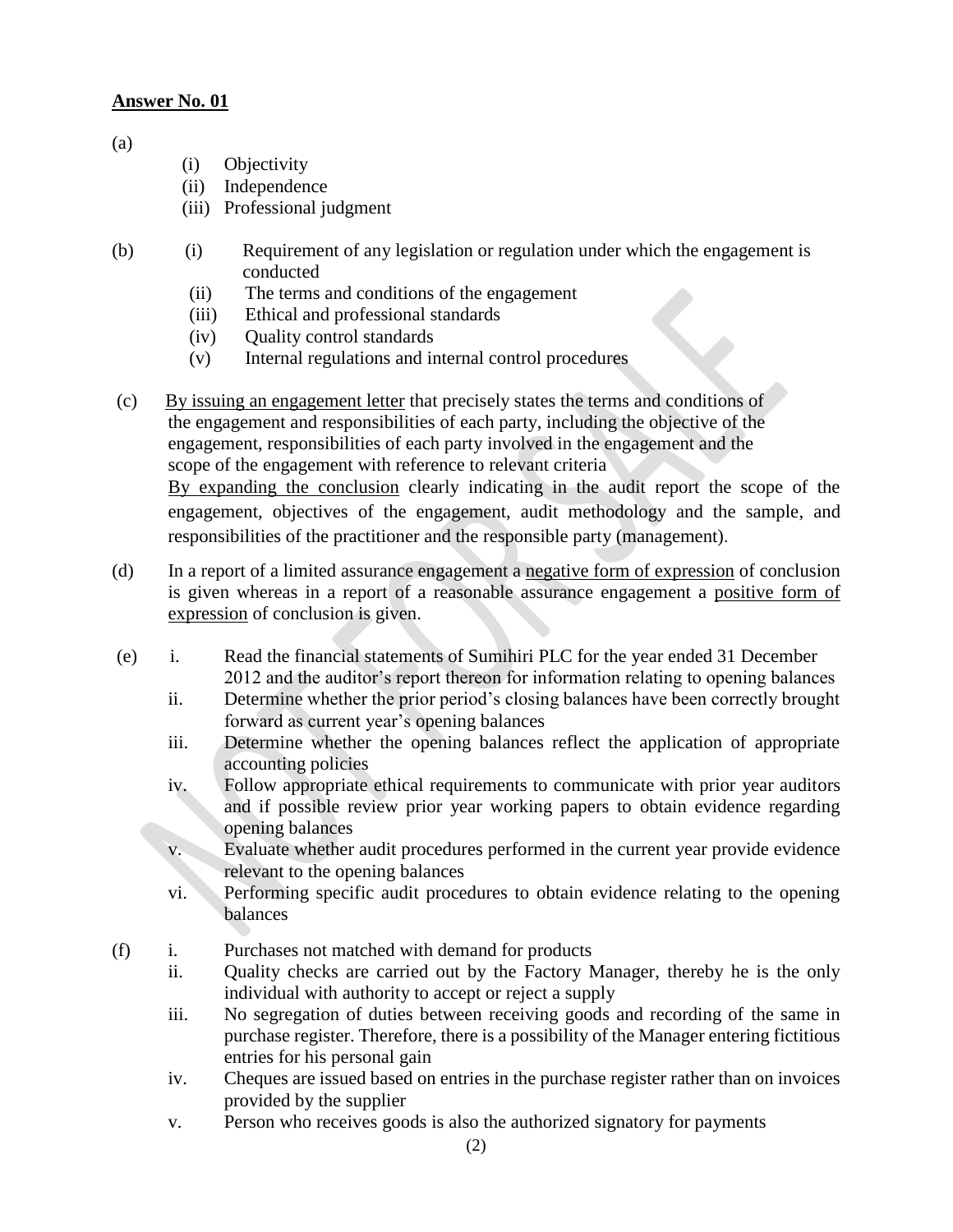(a) An auditor needsto consider if significant matters have arisen within the context of services provided and the implications on the continuation of the relationship with the client.

(b)

- Reporting objectives of the engagement to plan the timing of the audit and the nature of the communication required
- Characteristics of the engagement that define its scope
- Factors that, in the auditor's professional judgment, are significant in directing the engagement team's efforts.
- Results of preliminary engagement activities and knowledge gained on other engagements performed by the engagement partner for the entity, and,
- The nature, timing and extent of resources necessary to perform the engagement
- (c) (i) The Accounting department does not have a process in place to identify significant changes in accounting standards and address accounting issues that arise from them.
	- Communication channels within the company are not strong enough to keep the Finance department informed of changes that operations make which affect financial statements.
	- There is no mechanism to identify risks that may arise from transactions, such as the minimum rate guarantee. Relevant approval processes for such matters are not present.
	- (ii) When the auditor disagrees with management on the application of accounting standards, and if the disagreement is material to the financial statements, the auditor should express a qualified audit opinion.
- (d) Transactions which are very few in number but are of very great importance e.g. transactions involving land - Important items in the financial statements due to their nature or legal requirement – Tax/directors emoluments
	- Extraordinary items
	- High risk areas
	- Instances where the auditor is forced to inquire into in detail as the circumstances are suspicious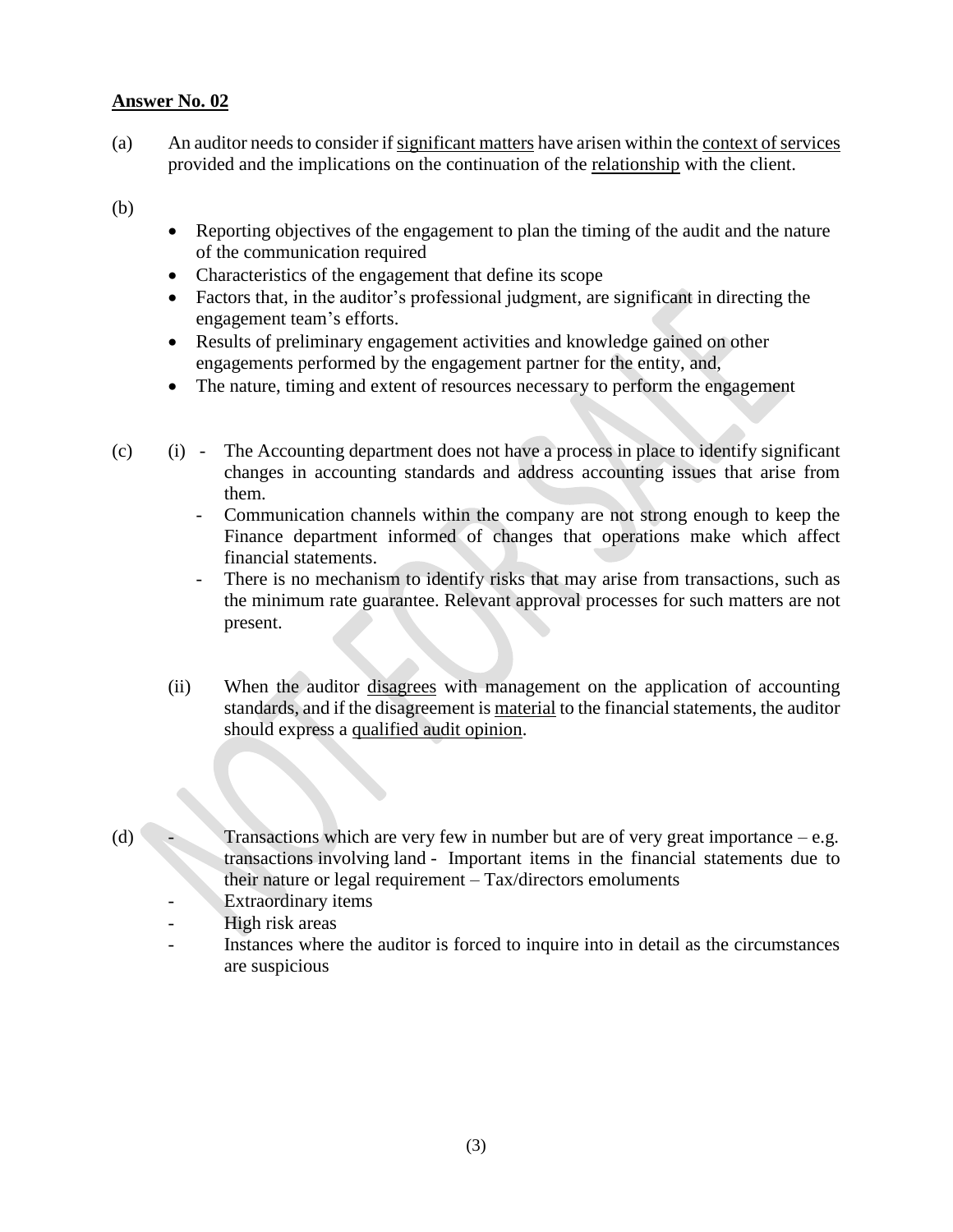- (a) The following are circumstances where professional accountants are/maybe required to disclose confidential information or when such disclosure may be appropriate:
	- (1) Disclosure is permitted by law and is authorized by the client or the employer
	- (2) Disclosure is required by law, for example:
		- i. Production of documents or other provision of evidence in the course of legal proceedings;
		- ii. Disclosure to appropriate public authorities of infringements of the law that come to light
	- (3) There is a professional duty or right to disclose, when not prohibited by law:
		- i. To comply with the quality review of a member body or professional body;
		- ii. To respond to an inquiry or investigation by a member body or regulatory body;
		- iii. To protect the professional interests of a professional accountant in legal proceedings; or
		- iv. To comply with technical standards and ethics requirements
- (b) The firm could generally provide such services as reviewing the professional qualifications of a number of applicants and providing advice on their suitability for the post. In addition the firm could generally produce a short-list of candidates for interviews, provided it has been drawn up using criteria specified by the assurance client.

The significance of the threat created should be evaluated and if the threat is other than clearly insignificant, safeguards should be considered and applied as necessary to reduce the threat to an acceptable level. In all cases, the firm should not make management decisions and the decision as to whom to hire should be left to the client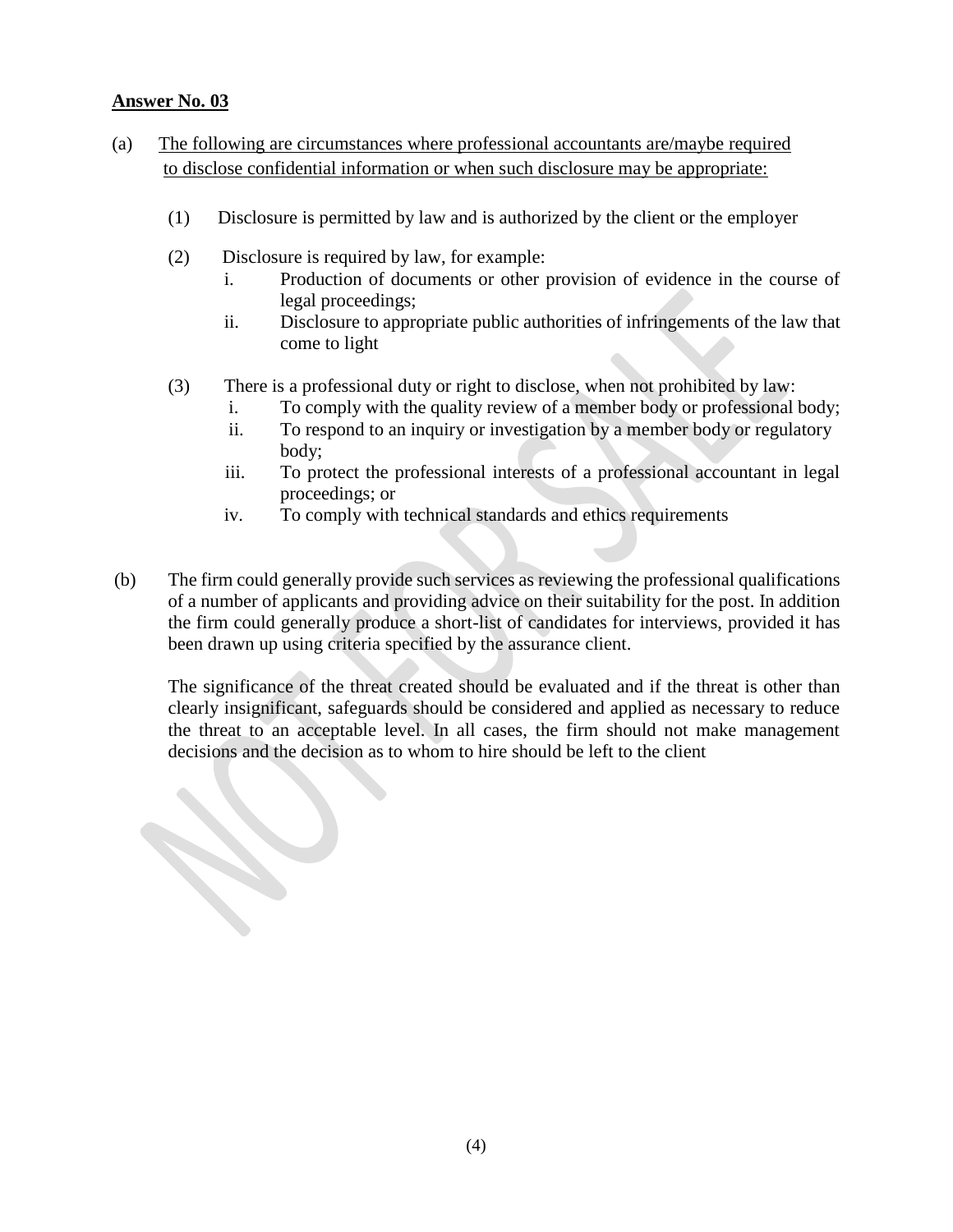(a)

#### (i) Permanent Audit file

- Information concerning the legal status and organizational structure of the entity
- Extracts or copies of important legal documents
- Information concerning the industry, economic environment and legislative environment within which the entity operates
- Copies of Articles of Association, certificate of incorporation, BOI agreements etc.
- A complete list of books, and records maintained by the entity
- Statutory requirements to be complied with by the client
- The names, addresses, specimen signatures, rights and duties of responsible officers
- Geographical distribution of client organisaiton
- (ii) Current Audit file
	- Overall audit plan and detailed audit programmes
	- Analysis of transactions and balances
	- Analysis of significant ratios and trends
	- Record of the nature, timing, and extent of audit procedures performed and the results of such procedures
	- Copies of supporting documents for the amounts verified by the auditor
	- Evidence that the work performed by assistants was supervised and reviewed
	- Copies of communications with other auditors; experts, and other parties
	- Copies of letters or notes concerning audit matters, communication to/discussed with the entity
	- The trial balance and a copy of draft financial statements for the period
	- Confirmation received from debtors, creditors and banks for the year Basis of conclusions and the opinion.
- (b)

## i. False

- ii. True
- iii. True
- iv. False

- i. Auditor's assessment of the risk of material misstatements
- ii. Use of other substantive procedures directed at the same assertion
- iii. Tolerable misstatement
- iv. Auditor's desired level of assurance that the tolerable misstatement is not exceeded by actual misstatement in the population
- v. Amount of misstatements the auditor expects to find in the population

<sup>(</sup>c)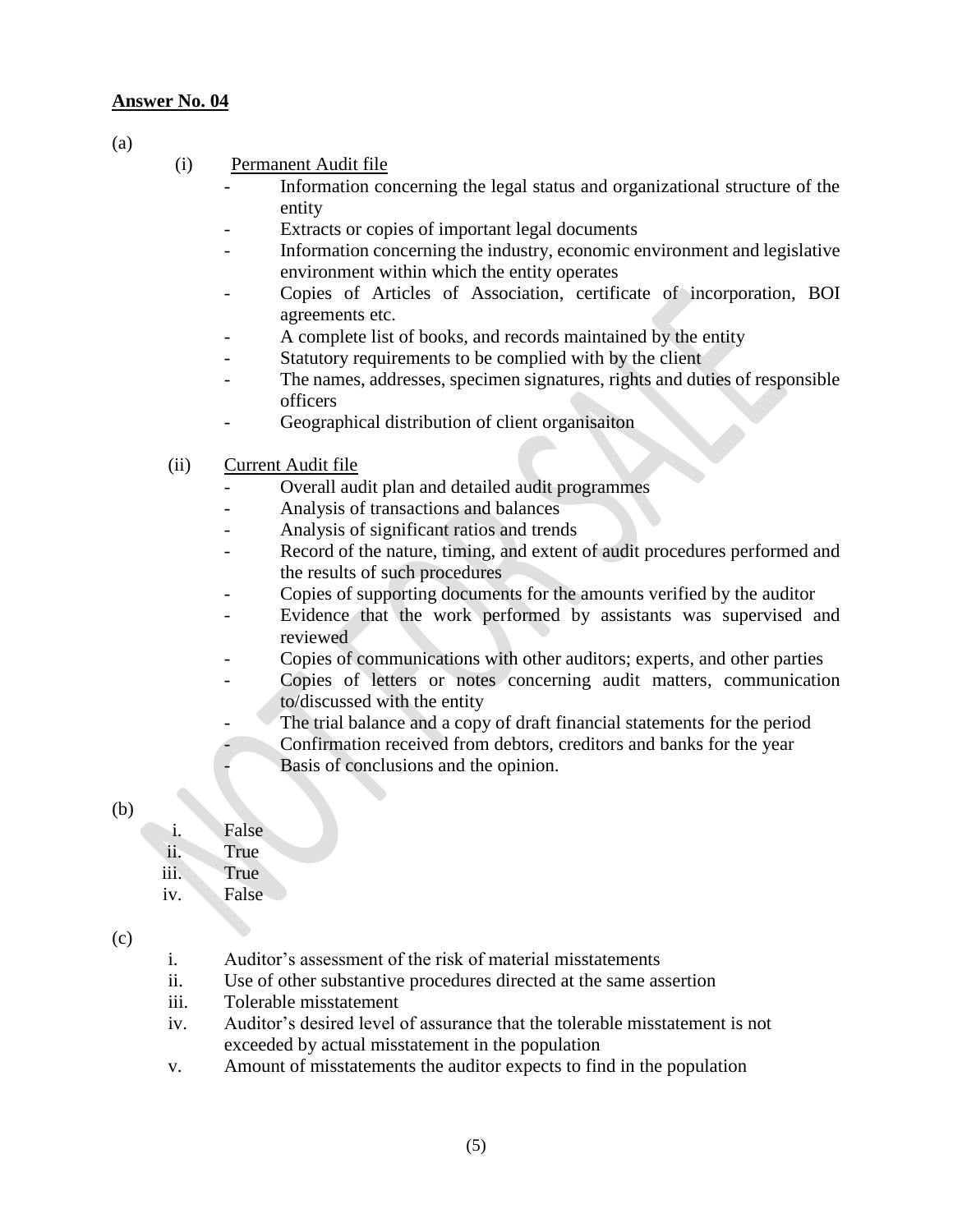- (d) i. The relevance and reasonableness of the expert's findings or conclusions and their consistency with other audit evidence
	- ii. Relevance and reasonableness of the assumptions and methods used in the circumstances
	- iii. Relevance, completeness and accuracy of the source data used

(e)

- i. Validity of the addresses of the confirmation requests
- ii. Return information to state the response to be sent directly to the auditor
- iii. Assertions being addressed
- iv. Specific identified risks of material misstatement, including fraud risk
- v. The layout and presentation of the confirmation request
- vi. Prior experience on the audit or similar engagements
- vii. Method of communication (e.g. paper or electronic)
- viii. Management's authorization or encouragement to the confirming parties to respond to the auditor
- ix. Ability of the intended confirming party to confirm or provide the requested information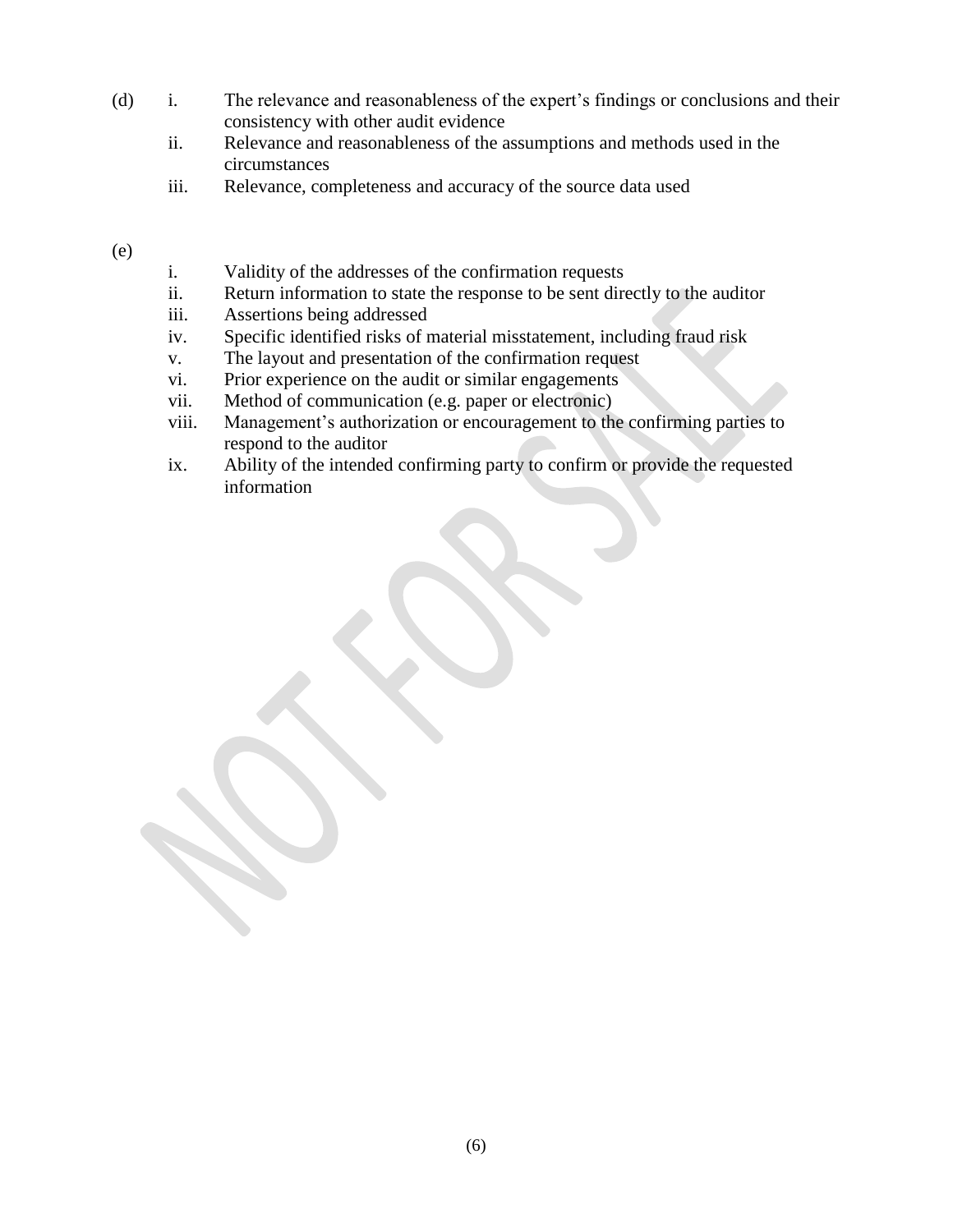- (a) i. Review prior year audit work papers
	- Review board meeting minutes/shareholder meeting minutes/Register of Directors' interest
	- Assess the control environment pertaining to identification, accounting for and disclosure of related parties within the organization
	- Review the organizational structure
	- Carry out inquiries with regards to affiliations from management
	- Review of shareholder records to determine names of principal shareholders
	- Review entity's income tax returns and other information supplied to regulatory agencies
	- ii Have new commitments, borrowings or guarantees entered into by the company?
		- Have any sales or acquisition of assets occurred or have they been planned?
		- Have any assets been acquired by the government, or destroyed or disposed of in any manner, e.g. fire or flood?
		- Have any unusual accounting entries been proposed?
		- Have events occurred that will question the appropriateness of accounting policies and estimates in the current year?
		- Are there any litigation and claims?
	- iii The audit team may perform the following audit procedures to identify mitigating factors of going concern:
		- Analyse and discuss cash flow, profit and any other relevant forecasts with management
		- Analyse the latest available financial information
		- Review any subsequent amendments/correspondence with banks/financial institutions
			- Read minutes of meeting with shareholders/board and any other relevant committees
			- Inquiry from entity's lawyers
- (b) Entity's profit after tax is unusually small
	- Entity's profit after tax fluctuates significantly from year to year
- (c) Conclusions document whether sufficient appropriate audit evidence for each audit objective has been obtained. The conclusions drawn from the audit evidence obtained is the basis for the expression of an opinion on the financial statements.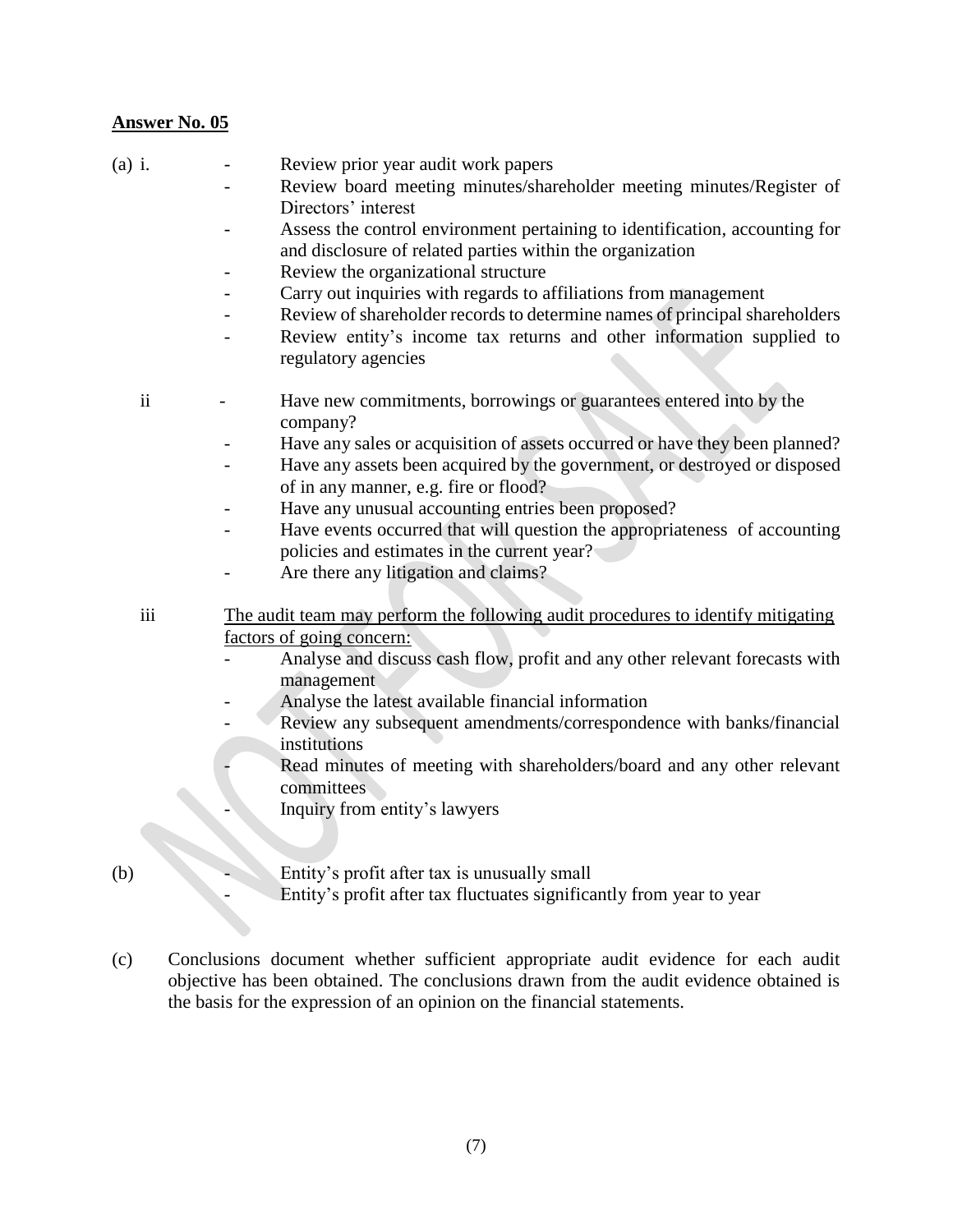#### (a)

- i. Inquiries of the management and the others within the entity who in the auditor's judgment may have information that is likely to assist in identifying risks of material misstatement due to fraud or error
- ii. Analytical procedures
- iii. Observation and inspection

#### (b)

- i. Manipulation, falsification (including forgery) or alteration of accounting records or supporting documents from which the financial statements are prepared
- ii. Misrepresentation in or intentional omission from the financial statements of events, transactions or other significant events
- iii. Intentional misapplication of accounting principles relating to amounts, classifications, manner of presentation or disclosure

#### (c)

- i. Reliance on systems or programs that are inaccurately processing data, processing inaccurate data, or both
- ii. Unauthorized access to data that may result in destruction of data or improper changes to data
- iii. Possibility of IT personnel gaining access privileges beyond those necessary to perform their assigned duties thereby breaking down segregation of duties
- iv. Unauthorized changes to data in master files
- v. Unauthorized changes to systems or programs
- vi. Failure to make necessary changes to systems or programs
- vii. Inappropriate manual intervention
- viii. Potential loss of data or inability to access data as required

#### (d)

i. In planning and performing the audit ii. When evaluating the effect of identified misstatements on the audit and of uncorrected misstatements if any on the financial statements iii. In forming the opinion in the auditor's report

#### (e)

- i. To reasonably guarantee that data received for processing are genuine, complete, not previously processed and properly authorized
- ii. To reasonably guarantee that data are entered accurately and without duplication.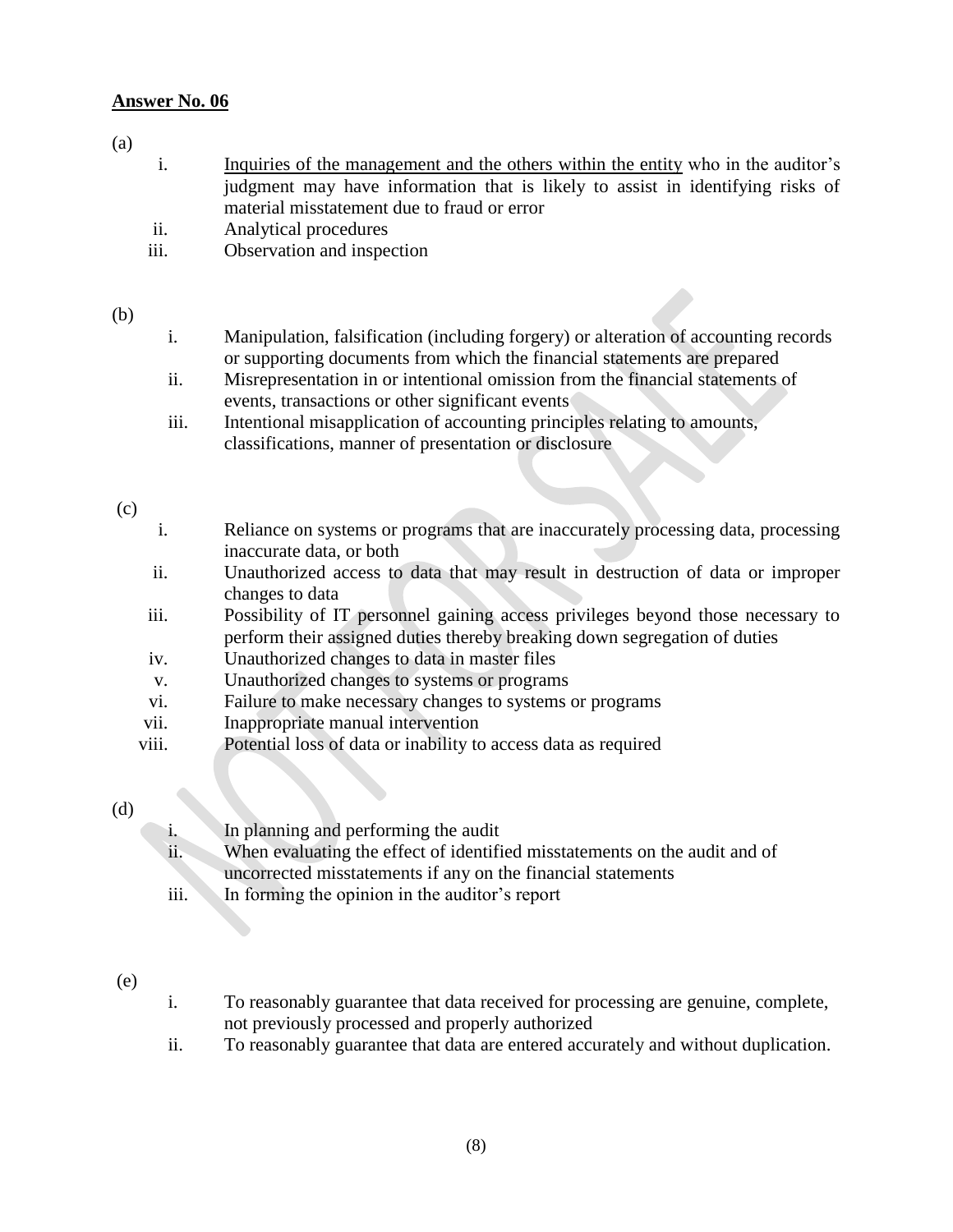(a)

- i. Substantive procedures:
	- Audit procedures designed to detect material misstatements at the assertion level
- ii. Test of controls: Audit procedures designed to evaluate the operating effectiveness of controls in preventing or detecting and correcting material misstatements at the assertion level
- (b) i. The control environment and other relevant controls
	- ii. Availability at a later date of information necessary for the auditor's procedures
	- iii. Purpose of the substantive procedures
	- iv. Assessed risk of material misstatements
	- v. Nature of the class of transaction or account balance and related assertions
	- vi. Ability of the auditor to perform appropriate substantive procedures to cover the remaining period
- (c) i. Confirm or inspect title deeds to all properties
	- ii. Perform land search for properties
	- iii Inspect lease agreement or obtain direct confirmation from bank or other custodian of PPE
	- iv. Inspect the motor vehicle registration documents
- (d) i. If revision of the audited financial statements is necessary, follow the procedure as per auditing standard on subsequent events
	- ii. If revision of the other information is necessary and management agrees to make the revision, the auditor should carry out the required procedures
	- iii. If revision of other information is necessary and management refuses to make the revision, auditor should notify those charged with governance and take appropriate action such as obtaining legal advice
- (e) i. Evaluate whether the summary financial statements adequately represent their summarized nature and check if they are accompanied with the audited financial statements
	- ii. When summary financial statements are not accompanied by the audited financial statements, evaluate whether they describe clearly from whom or where the audited financial statements are available
	- iii. Evaluate whether the summary financial statements are prepared in accordance with the applied criteria
	- iv. Evaluate whether the summary financial statements adequately disclose the applied criteria
	- v. Compare summary financial statements with the related information in the audited financial statements to determine whether the summary financial statements agree
	- vi. Evaluate whether the audited financial statements are available to the intended users of the summary financial statements without undue difficulty